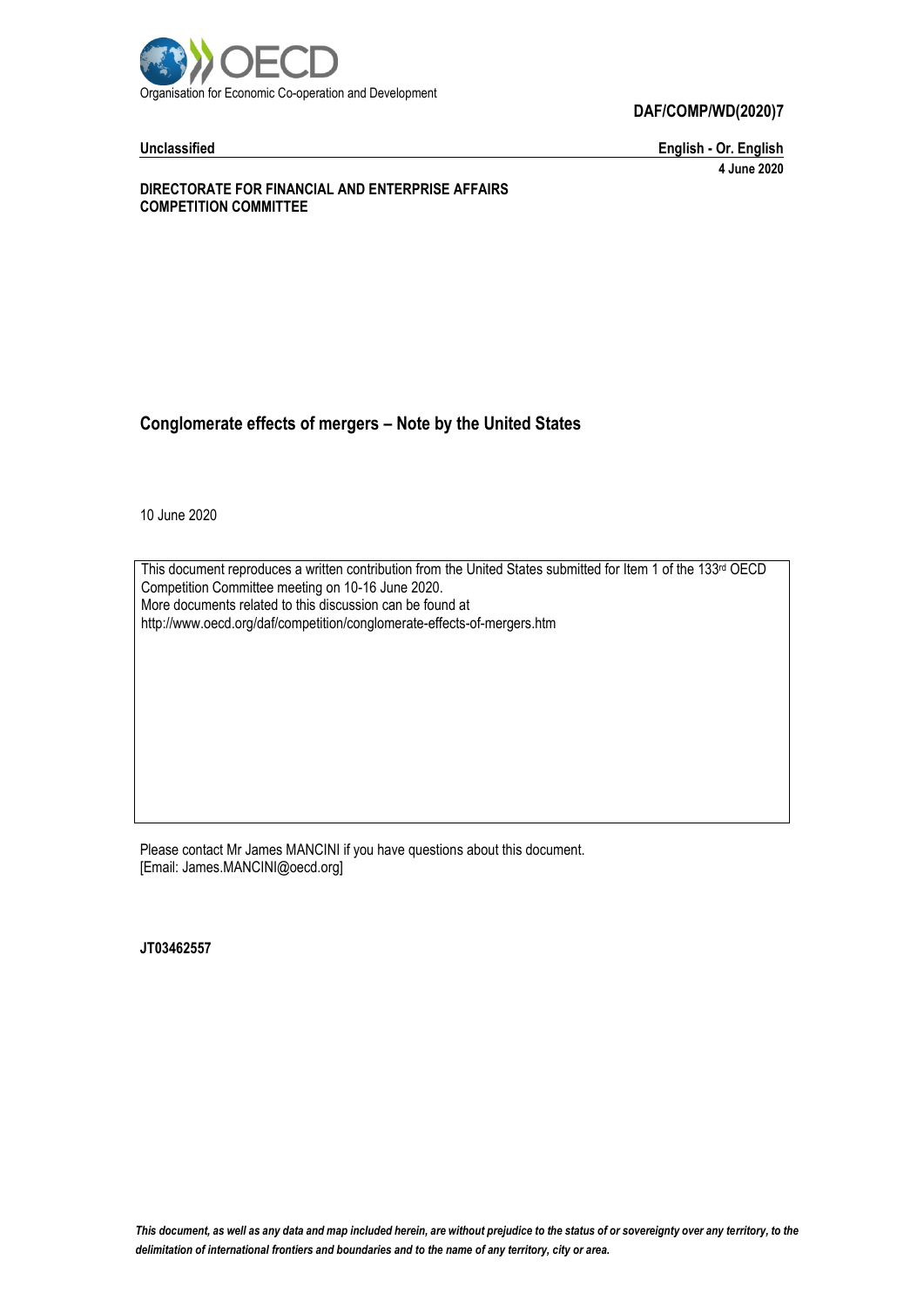# *United States*

# **1. Overview**

1. The Antitrust Division of the U.S. Department of Justice ("DOJ") and the U.S. Federal Trade Commission ("FTC") (together, "the Agencies") submit this paper to describe antitrust analysis in the United States (U.S.) with respect to so-called conglomerate effects of mergers.

2. For purposes of this Roundtable, the OECD Secretariat describes conglomerate effects as a distinct category of competitive effects arising from transactions in which the parties' products are not in the same antitrust product market and the products are not inputs or outputs of one another, but in which the products are complementary or in closely related markets. The Agencies typically do not view such mergers through a distinct lens, finding that our standard theories of horizontal and vertical harm capture most modern, economically-sound theories of what the OECD Secretariat describes as "conglomerate" effects.

3. Throughout this submission, we will distinguish between mergers of complements and mergers of unrelated products, both of which could potentially fall under the OECD's description of conglomerate mergers. Mergers of complements may raise concerns analogous to those raised by mergers of vertically related firms, and these concerns are more appropriately addressed through vertical merger analysis. While common vertical arrangements involve a goods manufacturer and either an "upstream" input supplier or a "downstream" retailer, the U.S. vertical framework encompasses a broader range of commercial relationships involving suppliers of complementary assets, goods, or services. The U.S. vertical framework is broad enough to address the potential for competitive harm from "diagonal" mergers (which combine firms or assets at different stages of competing supply chains) and mergers of complements. Also, some mergers between firms supplying broad product ranges can raise horizontal concerns about a loss of future competition, even if the portfolios contain limited substitute products. Conglomerate mergers that raise neither vertical nor horizontal concerns are unlikely to be problematic under U.S. merger law.

4. Mergers involving complementary products can harm consumers and competition in a variety of ways that are readily addressed through enforcement using established theories of horizontal or vertical harm. For example, horizontal "potential competition" concerns can arise where there is reason to believe that the firms could or would offer substitute products or services in the future, even if they are not offering substitutes in the market today. Vertical concerns can arise if there is reason to believe the merged company will have the ability and incentive to exclude competitors or raise its rivals' costs. Mergers of complements can also diminish competition by enabling or encouraging post-merger coordinated interaction among firms in one or more relevant markets. Adverse competitive effects under any of these scenarios can involve higher prices, lower product quality, or reduced investment and innovation that otherwise would occur absent the merger.

5. Mergers that combine unrelated products can result in procompetitive benefits if their production or distribution uses the same assets, inputs, or know-how. For instance, when suppliers combine their assets to jointly produce multiple final products for customers, a merger can eliminate contracting frictions and allow for profit maximization over a larger set of products. A single firm able to coordinate how these assets are used may be able to streamline production, inventory management, or distribution.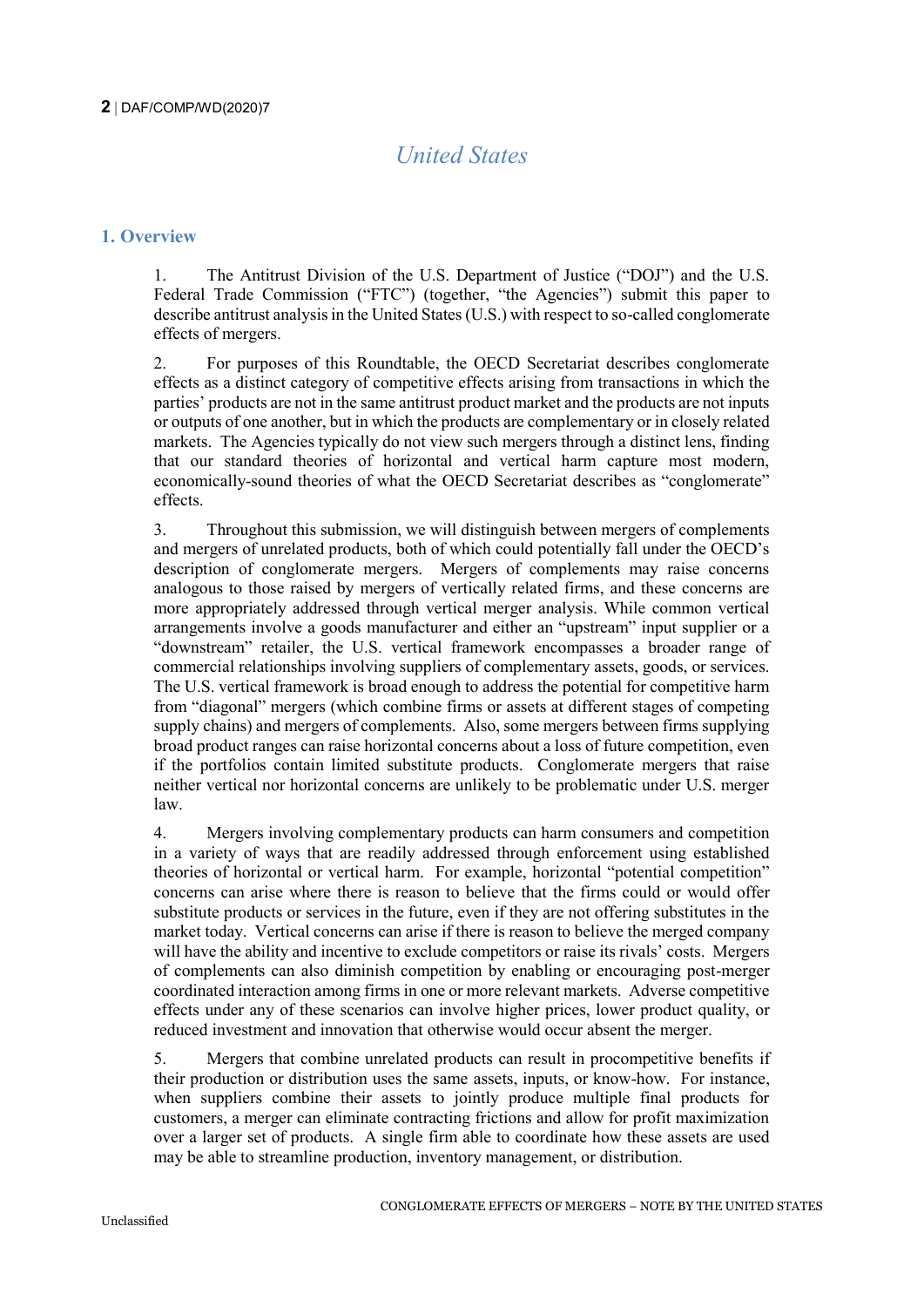6. Mergers that combine complements may allow additional benefits. For example, a merged firm that controlled the production and distribution of complements may be able to create innovative benefits from using the products together in ways that would have been hard to achieve though arm's-length contracts. As compared to arm's-length contracting, an integrated firm making complementary products may more readily internalize pricing externalities, or realize lower costs or improved quality. A key lesson learned from prior U.S. experience is that, in the absence of evidence of consumer harm in a relevant market, the presence of these sorts of efficiencies *benefits* competition and consumers, even if the merged firm will become a more effective competitor or gain share.

7. In the following sections, this paper will first describe the legal framework that applies to all mergers, including mergers of complements and unrelated products, in the United States. Next, we describe the evolution of the U.S. approach to evaluating conglomerate mergers. We then consider how current economic literature could inform merger analyses going forward. Finally, we note examples of recent horizontal and vertical cases in which the merging firms' presence in complementary or adjacent markets was an important factor in competitive effects and remedy analysis.

# **2. Legal Standard for Review of Mergers**

8. In the United States, mergers are subject to review under Section 7 of the Clayton Act, 15 U.S.C. § 18, which prohibits mergers if "in any line of commerce or . . . in any section of the country, the effect of such acquisition may be substantially to lessen competition, or to tend to create a monopoly." In applying Section 7, all mergers are "tested by the same standard, whether they are classified as horizontal, vertical, conglomerate or other."<sup>1</sup> In 1950, Congress even redrafted Section 7 in part "to make plain that § 7 applied not only to mergers between actual competitors, but also to vertical and conglomerate mergers whose effect may tend to lessen competition in any line of commerce in any section of the country."<sup>2</sup>

9. U.S. courts apply a three-phase burden-shifting framework when analyzing mergers under Section 7. First, the plaintiff bears the burden of establishing a prima facie case that the merger is likely to produce anticompetitive effects in a relevant market.<sup>3</sup> Anticompetitive effects may include increased price, reduced output, diminished innovation, or reduced variety and quality.<sup>4</sup> If the plaintiff succeeds at the first step, the court determines whether the defendants have rebutted the plaintiff's prima facie case with evidence that the merger is unlikely substantially to lessen competition (*e.g.*, by demonstrating that the merger is likely to generate sufficient efficiencies that would not otherwise be achieved). Finally, if the defendants do rebut the government's prima facie case, the burden of producing additional evidence of anticompetitive effects shifts back to the plaintiff, and merges with the ultimate burden of persuasion, which remains with the plaintiff at all times.<sup>5</sup> If the result of the presentation of evidence is an "appreciable danger"

<sup>-</sup><sup>1</sup> *FTC v. Procter & Gamble Co.*, 386 U.S. 568, 577 (1967).

<sup>2</sup> *Brown Shoe Co. v. United States*, 370 U.S. 294, 316–17 (1962). The associated House Report specifically included non-horizontal mergers within the amendment, stating that "the law would be violated, even though there did not exist any competition between the acquiring …and the acquired … firms." HR. Rep. No. 81-1191 at 11 (1949).

<sup>3</sup> *FTC v. Penn State Hershey Med. Ctr.*, 838 F.3d 327, 337-38 (2016).

<sup>4</sup> *United States v. Anthem, Inc.*, 855 F.3d 345, 366-67 (2017).

<sup>5</sup> *United States v. Baker Hughes Inc.*, 908 F.2d 981, 983 (1990).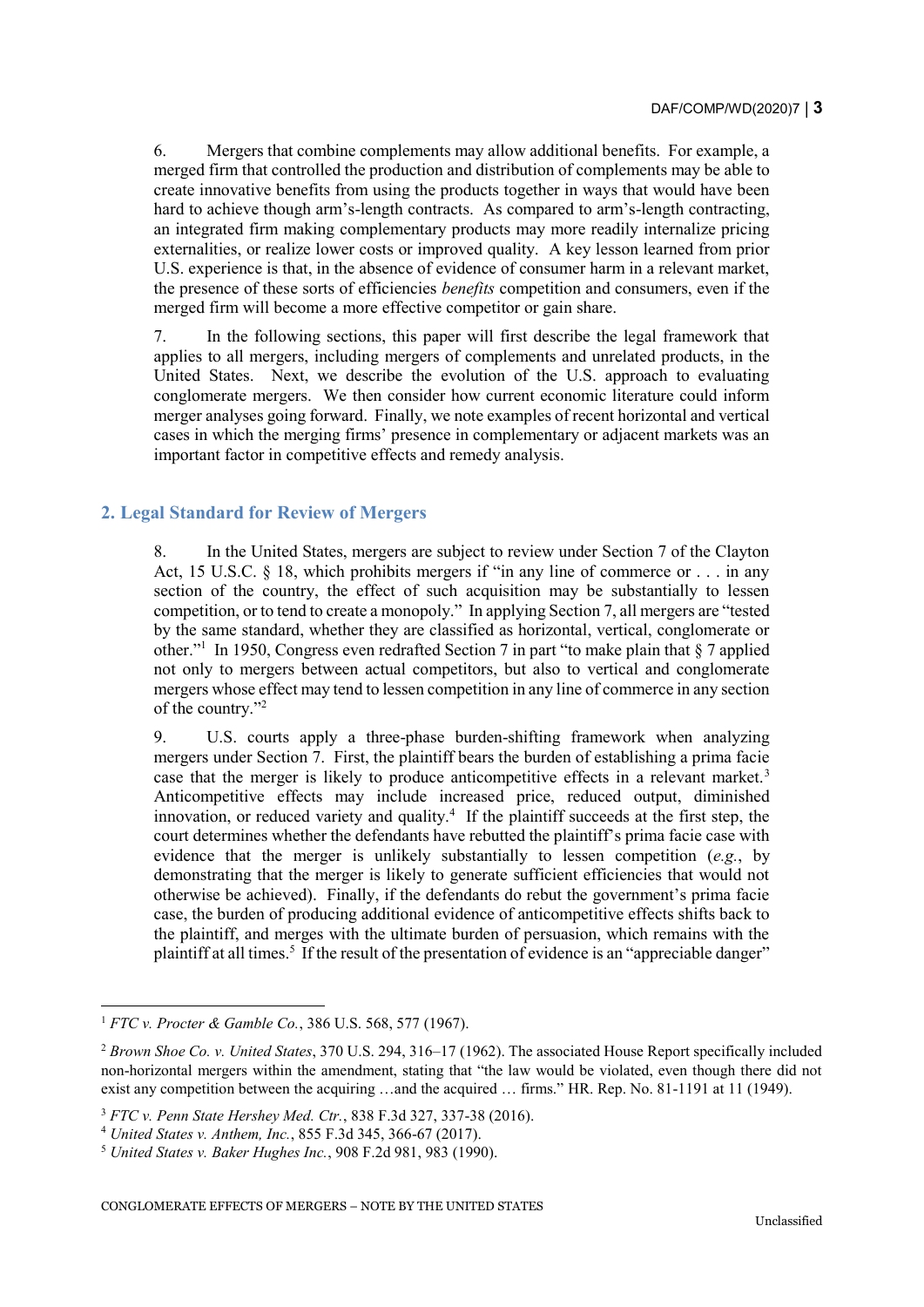of anticompetitive effects,<sup>6</sup> then Section 7 requires the court "to arrest [those] anticompetitive tendencies in their incipiency."<sup>7</sup>

10. Although the same framework applies regardless of the type of merger under review, courts have established a presumption of harm from horizontal mergers that is not applied for vertical and conglomerate mergers. For horizontal mergers, harm to competition is presumed from "undue concentration in the market for a particular product in a particular geographic area."<sup>8</sup> For vertical and conglomerate mergers, no such presumption is available because such mergers do not involve an increase in market concentration. Rather, the plaintiff must prove that the merger under review is likely to substantially lessen competition by a fact-specific inquiry into whether there is an appreciable danger of anticompetitive effects relying on sound theories of economic harm.

# **3. Evolution of the U.S. Approach to Evaluating Mergers of Complements and Unrelated Products**

11. Today, the United States is firmly committed to the core values that antitrust laws protect competition, efficiency, and consumer welfare rather than individual competitors. During the ten-year period from 1965 to 1975, however, the Agencies challenged several mergers of unrelated products under theories that were antithetical to those values.<sup>9</sup> The "entrenchment" doctrine, in particular, condemned mergers if they strengthened an already dominant firm through greater efficiencies, or gave the acquired firm access to a broader line of products or greater financial resources, thereby making life harder for smaller rivals. This approach is no longer viewed as valid under U.S. law or economic theory.

12. The entrenchment theory is embodied in the U.S. Supreme Court decision in *FTC v. Procter & Gamble Co.*<sup>10</sup> In that case, Procter & Gamble, a large, diversified manufacturer of household products, primarily soaps and detergents, was attempting to acquire Clorox, which had a 49 percent market share in the household bleach market. Although P&G did not manufacture bleach, the Supreme Court agreed with the FTC that the acquisition might substantially lessen competition. In addition to concerns that the acquisition would eliminate P&G as a potential entrant into the bleach market (a valid horizontal theory), according to the Court, "the substitution of the powerful acquiring firm for the smaller, but already dominant, firm may substantially reduce the competitive structure of the industry by raising entry barriers and by dissuading the smaller firms from aggressively competing."<sup>11</sup>

13. These cases stimulated a critical examination, and ultimate rejection, of the theory by legal and economic scholars and the Agencies. In their *Antitrust Law* treatise, Phillip Areeda and Donald Turner showed that to condemn conglomerate mergers because they might enable the merged firm to capture cost savings and other efficiencies, thus giving it

<sup>6</sup> *United States* v. *H&R Block*, 833 F. Supp. 2d 36, 49 (2011).

<sup>7</sup> *United States v. Phila. Nat'l Bank*, 374 U.S. 321, 362 (1962).

<sup>8</sup> *United States v. Anthem, Inc.*, 855 F.3d 345, 349 (2017).

<sup>9</sup> These theories are discussed in more detail in the DOJ's submission for the October 2001 Roundtable on Portfolio Effects in Conglomerate Mergers, "Range Effects: The United States Perspective," [https://www.justice.gov/atr/department-justice-11.](https://www.justice.gov/atr/department-justice-11)

<sup>10</sup> 386 U.S. 568 (1967).

<sup>11</sup> *Id.* at 578.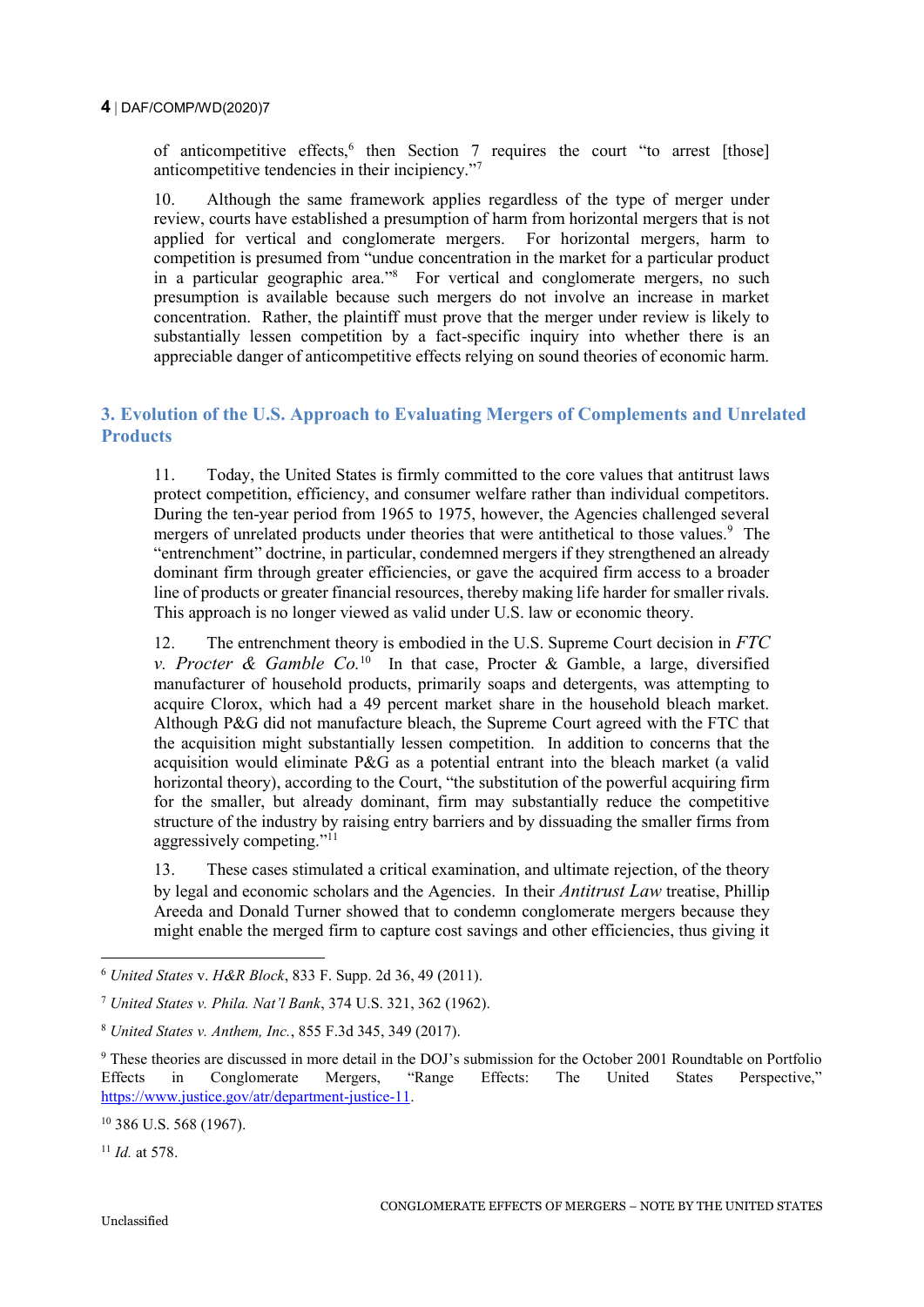a competitive advantage over other firms, is contrary to sound antitrust policy, because cost savings are socially desirable.<sup>12</sup> It is now recognized that efficiency and aggressive competition benefit consumers, even if rivals that fail to offer an equally "good deal" suffer loss of sales or market share. Mergers are one means by which firms can improve their ability to compete. It would be illogical, then, to prohibit mergers *because* they facilitate efficiency or innovation in production. Unless a merger creates or enhances market power or facilitates its exercise through the elimination of competition—in which case it is prohibited under Section 7—it will not harm, and more likely will benefit, consumers.<sup>13</sup>

14. Another theory put forward in early cases posited that an acquisition could violate Section 7 if it created a substantial possibility for reciprocal dealing. Reciprocity arises in situations in which a company may have leverage in selling to another company because it is a purchaser or potential purchaser of a product from that company. In *FTC v. Consolidated Foods Corp.*, *<sup>14</sup>* the Supreme Court held that the creation of such opportunities through merger could violate Section 7 because the reciprocity made possible by such an acquisition injects "'an irrelevant and alien factor' . . . into the choice among competing products, creating at the least 'a priority on the business at equal prices.'" It went on to explain, "a threatened withdrawal of orders if products of an affiliate cease being bought, as well as a conditioning of future purchases on the receipt of orders for products of that affiliate, is an anticompetitive practice."<sup>15</sup> Like entrenchment, this theory has been heavily criticized and today would be pursued only where there would be a significant foreclosure effect. $16$ 

15. Critical reflection on these early cases ultimately led the Agencies to increase economic rigor in antitrust analysis and place greater emphasis on consumer welfare and efficiency. This shift led to the DOJ's decision in 2001 to clear with minimal conditions the *GE/Honeywell* merger and a rare divergence with the European Commission's DG Competition, which decided to block the merger. In that case, both GE and Honeywell manufactured airplane engines, but the DOJ determined that there was no direct overlap because GE's business focused on jet engines for large commercial aircraft, while Honeywell's focused on engines for small regional jets, avionics, and nonavionic systems such as landing gear and auxiliary power units. DG Competition blocked the merger based on concerns that it would strengthen GE's market power for large jet engines, and that it would enable Honeywell to gain a dominant position in the small engine, avionics, and nonavionics markets. The DOJ did not share these concerns, which it viewed as reminiscent of the discarded entrenchment theories of the 1960s and 1970s.<sup>17</sup>

16. On the other hand, the Agencies have challenged mergers of complements based on vertical theories. For example, in March 2020, DOJ required divestitures to address vertical concerns arising from the proposed merger of United Technologies Corporation

-

<sup>16</sup> *See, e.g., McWane Inc., v. FTC*, 783 F. 3d 814 (11th Cir. 2015), *cert. denied* 136 S, Ct. 1452 (2016).

<sup>12</sup> Phillip E. Areeda & Donald F. Turner, *Antitrust Law* (1980).

<sup>13</sup> Horizontal Merger Guidelines, U.S. Dep't of Justice and Fed. Trade Comm'n (Aug. 2010), http://www.justice.gov/atr/public/guidelines/hmg-2010.html. Note that a merger can entrench market power by raising the costs of competitors and entrants.

<sup>14</sup> 380 U.S. 592 (1965).

<sup>15</sup> *Id.* at 594.

<sup>&</sup>lt;sup>17</sup> For a detailed discussion of *GE/Honeywell*, see DOJ's submission for the October 2001 OECD Roundtable on Portfolio Effects in Conglomerate Mergers, "Range Effects: The United States Perspective," [https://www.justice.gov/atr/department-justice-11.](https://www.justice.gov/atr/department-justice-11)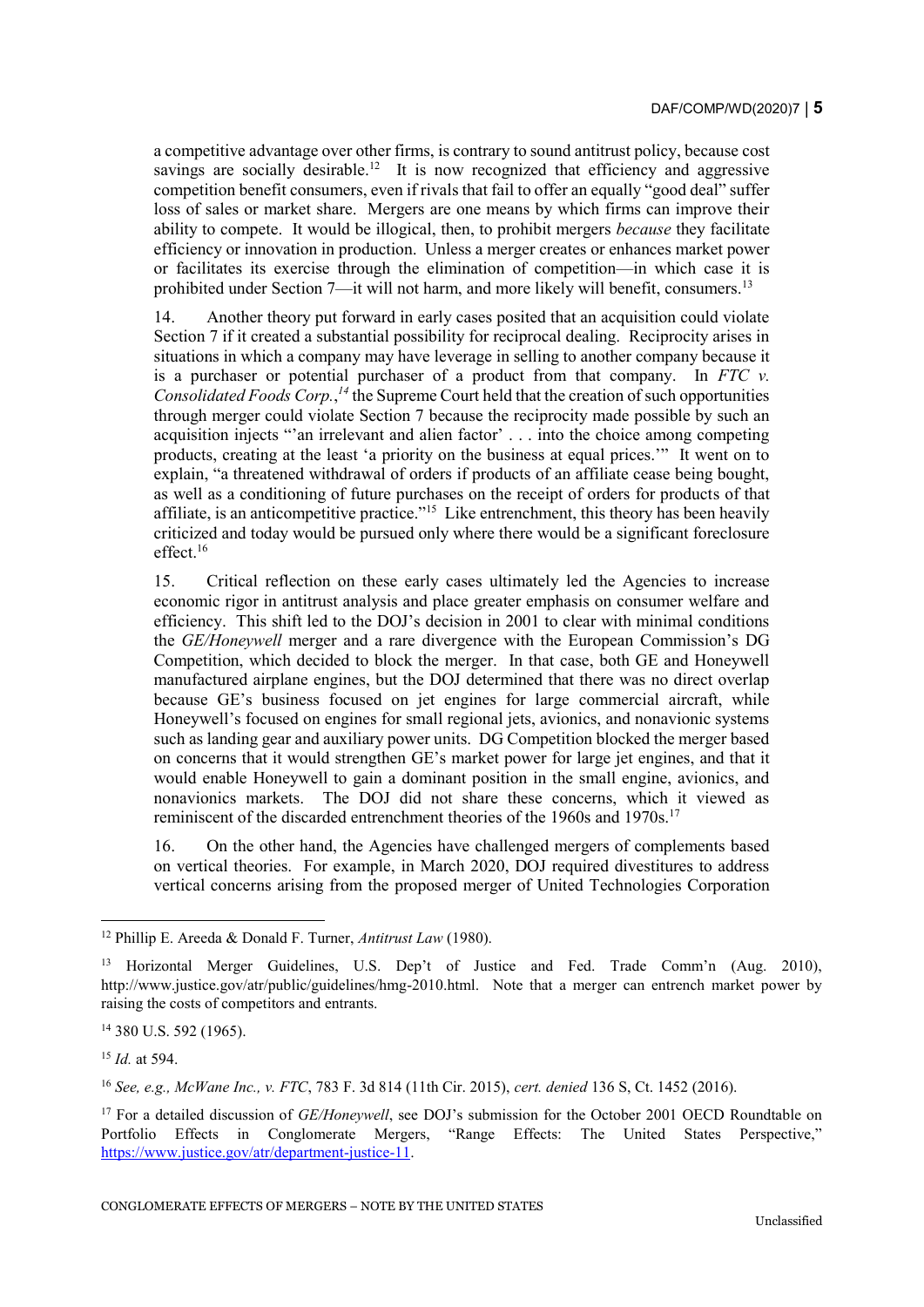(UTC) and Raytheon.<sup>18</sup> As alleged in the complaint, UTC and Raytheon were among the few firms capable of producing several components for space-based electrooptical/infrared (EO/IR) reconnaissance satellites, which provide the Department of Defense and U.S. intelligence community customers with essential information, including early warning of missile launches. Specifically, UTC was one of only two companies able to build large space-based optical systems, and Raytheon was a leading supplier of detectors called focal plane arrays (FPAs). Large space-based optical systems and FPAs are components of EO/IR reconnaissance satellite payloads – the system that carries out the mission of the satellite – which Raytheon also produces. According to the complaint, the merged firm would have the ability and incentive to require EO/IR payload builders seeking to purchase Raytheon's industry-leading FPAs to also purchase UTC's large spacebased optical systems, and could deny Raytheon's EO/IR payload competitors access to UTC's large space-based optical systems. As a result, the transaction likely would result in higher prices, less favorable contract terms, and diminished innovation for large spacebased optical systems and EO/IR reconnaissance satellite payloads. To resolve these concerns, DOJ required the parties to divest UTC's optical systems business to an acquirer to be approved by DOJ.<sup>19</sup>

17. In 1997, the FTC investigated the proposed merger of Cadence and Cooper & Chyan. Cadence Design Systems, Inc., the dominant supplier of integrated circuit layout environments for microchips, proposed to acquire Cooper & Chyan Technology, Inc., the only firm with a commercially viable "routing tool" used to map the microscopic electrical component connections on microchips. To be effective for a particular user, routing tools must interface with a circuit layout environment (circuit layouts) (the related product) and means of distribution. The Commission's investigation found likely competitive harm in the relevant market for routing tools. Post-transaction, given Cadence's dominant position in circuit layouts, it would have the ability and incentive to thwart routing tool competition by foreclosing or degrading would-be routing tool producers from accessing Cadence's layout environments. The Commission's decision and order required Cadence to permit routing tool developers to interface with Cadence's layout environments on the same terms as developers of other complementary design tools (with which Cadence did not have a competitive offering).

### **4. Looking Ahead**

18. The Agencies have not brought in modern times any challenges to mergers of unrelated products that rely on "conglomerate" theories outside the horizontal and vertical frameworks.

19. The Agencies continue to consider new learning about potential effects from mergers. In evaluating any potential theory of harm, the Agencies will consider whether the anticompetitive concern adheres to economic theory and the factual evidence while addressing harm to competition and consumer welfare rather than, for example, harm only to competitors. In this regard, studies of consummated mergers can uncover new

j

<sup>&</sup>lt;sup>18</sup> See Press Release, Dept. of Justice, (March 26, 2020)[, https://www.atrnet.gov/subdocs/2020/377470.pdf.](https://www.atrnet.gov/subdocs/2020/377470.pdf) DOJ also required divestitures to address horizontal concerns.

<sup>&</sup>lt;sup>19</sup> Under procedures established by the Antitrust Procedures and Penalties Act, commonly referred to as the Tunney Act, DOJ filed the complaint, a competitive impact statement, and a proposed final judgment in a federal district court. DOJ will ask the court to enter the final judgment after a public comment period.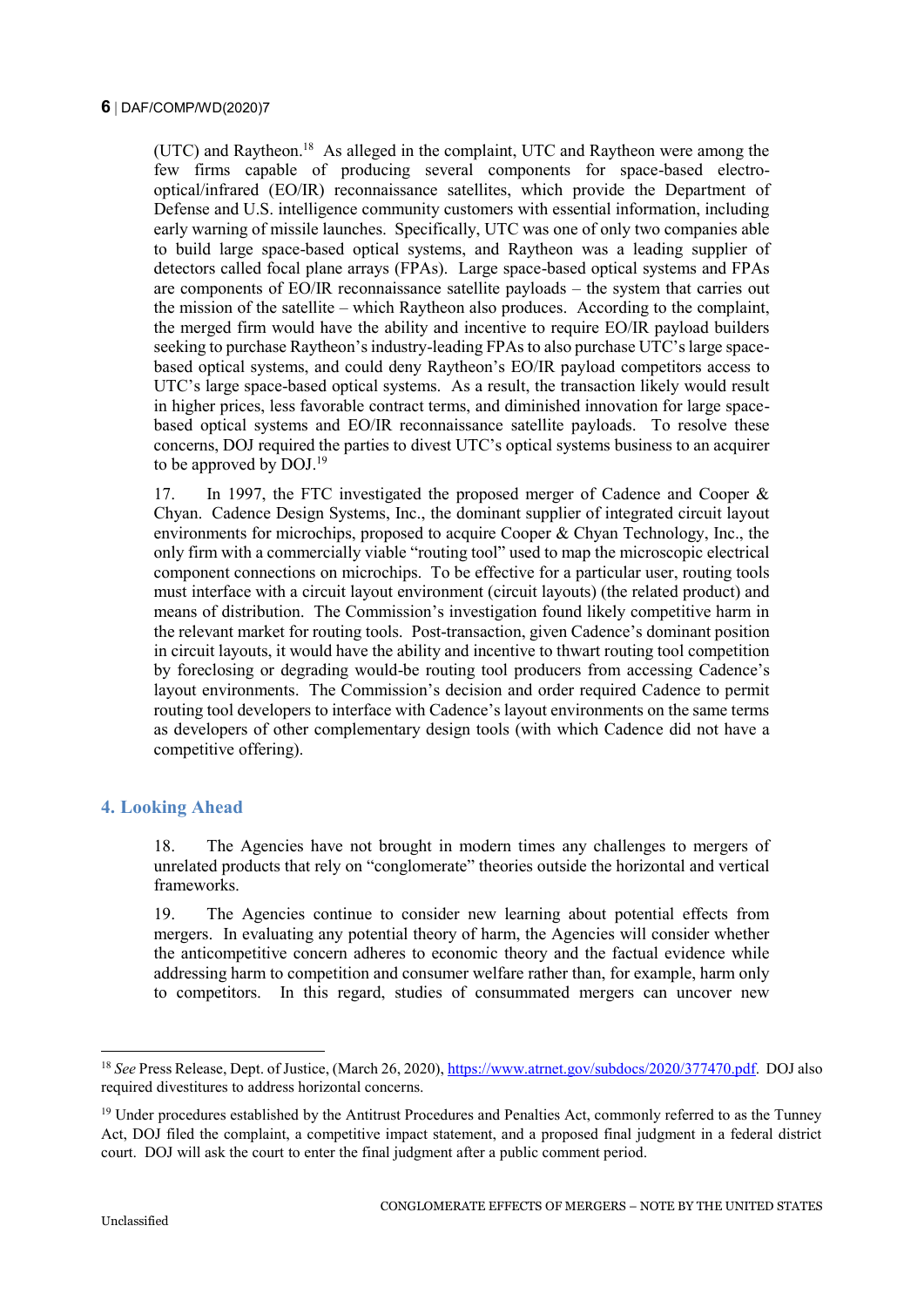mechanisms of harm and provide a sound basis for new thinking or new ways of evaluating evidence of harm.<sup>20</sup>

20. Some potential theories that, at first sight, appear to involve products without an obvious vertical or complementary relationship may, on closer examination, involve horizontal overlaps after all. One such theory relates to mergers through which a hospital chain expands its geographic reach by acquiring an independent hospital or system whose facilities are too far away for many patients to consider them to be an alternative to the chain's existing facilities for most services. There is mixed evidence about whether such mergers can raise prices. To the extent that they do, the reason may be the existence of less obvious horizontal overlaps.<sup>21</sup> The hospitals may be substitutes for some specialized services. In addition, or alternatively, depending on the facts, they may be substitutes for insurers when constructing provider networks. In the United States, the reimbursement the hospital receives for many patients depends upon the terms of coverage provided by a health insurer's separate contracts with the patient's employer and with the hospital. Through their contracts with hospitals and physicians, commercial health insurers form networks of medical care providers through which their enrollees can obtain medical care at discounted prices. Competition with rival health insurers spurs insurers' efforts to assemble attractive provider networks that they can sell to employers. If there are many employers with employees both in the area served by the hospital chain's incumbent hospital and in the area served by the acquired hospital, and if those employers place little incremental value on a network that includes both hospitals compared to a network that includes only one, then the merger may increase the hospital's bargaining leverage over health insurers. With these employer preferences, the hospitals in the two areas would be substitutes for insurers.

21. Other research explores collusive strategies that rely on multimarket contact. Under this theory of potential harm, when firms compete against each other in multiple markets, they may condition their behavior in one market based on their rival's behavior in another common market. The degree to which collusion among these firms can sustain prices above competitive levels may be enhanced by an alignment between each rival's markets of comparative advantage with their opponent's ability to discipline prices in those markets.<sup>22</sup> A merger may have anticompetitive effects if it impacts the alignment of

<sup>&</sup>lt;sup>20</sup> For example, the FTC's Hospital Merger Retrospective Project, which was announced in 2002, led the FTC to refine its approach to geographic market definition in hospital merger challenges. *See* FTC, "Preserving competition among hometown hospitals," (2014), https://www.ftc.gov/news-events/blogs/competitionamong hometown hospitals," (2014), https://www.ftc.gov/news-events/blogs/competitionmatters/2014/03/preserving-competition-among-hometown-hospitals.

<sup>21</sup> The empirical literature on whether such mergers lead to price rises is mixed. On the one hand, Cooper *et al* find no price effects for mergers between hospitals further than 30 miles apart (Zack Cooper & Stuart V Craig & Martin Gaynor & John Van Reenen, 2019. ["The Price Ain't Right? Hospital Prices and Health Spending on the Privately](http://doi.org/10.1093/qje/qjy020)  [Insured\\*,"](http://doi.org/10.1093/qje/qjy020) The Quarterly Journal of Economics, vol 134(1), pages 51-107). On the other hand, Dafny *et al* find price rises for mergers between hospitals that are in the same state, but still too distant for patients to consider them substitutes for most services (Leemore Dafny, Kate Ho & Robin S. Lee, "The price effects of cross-market mergers; theory and evidence from the hospital industry," 50 RAND J. ECON. 286 (2019)). See also the following, among others, for discussion of mergers among healthcare providers that are not considered substitutes by patients: Craig T. Peters, "Bargaining Power and the Effects of Joint Negotiation: The 'Recapture Effect.'" DOJ Discussion Paper, EAG 14-3, 2014; Keith Brand, & Ted Rosenbaum, "A review of the economic literature on cross-market health care mergers," Antitrust Law Journal 82 (2), 533-549, 2019.

<sup>22</sup> *See* B. Douglas Bernheim & Michael D. Whinston, Multimarket contact and collusive behavior, 21 RAND J. ECON. Pp 1-26, 1990, including their discussion of symmetric advantage.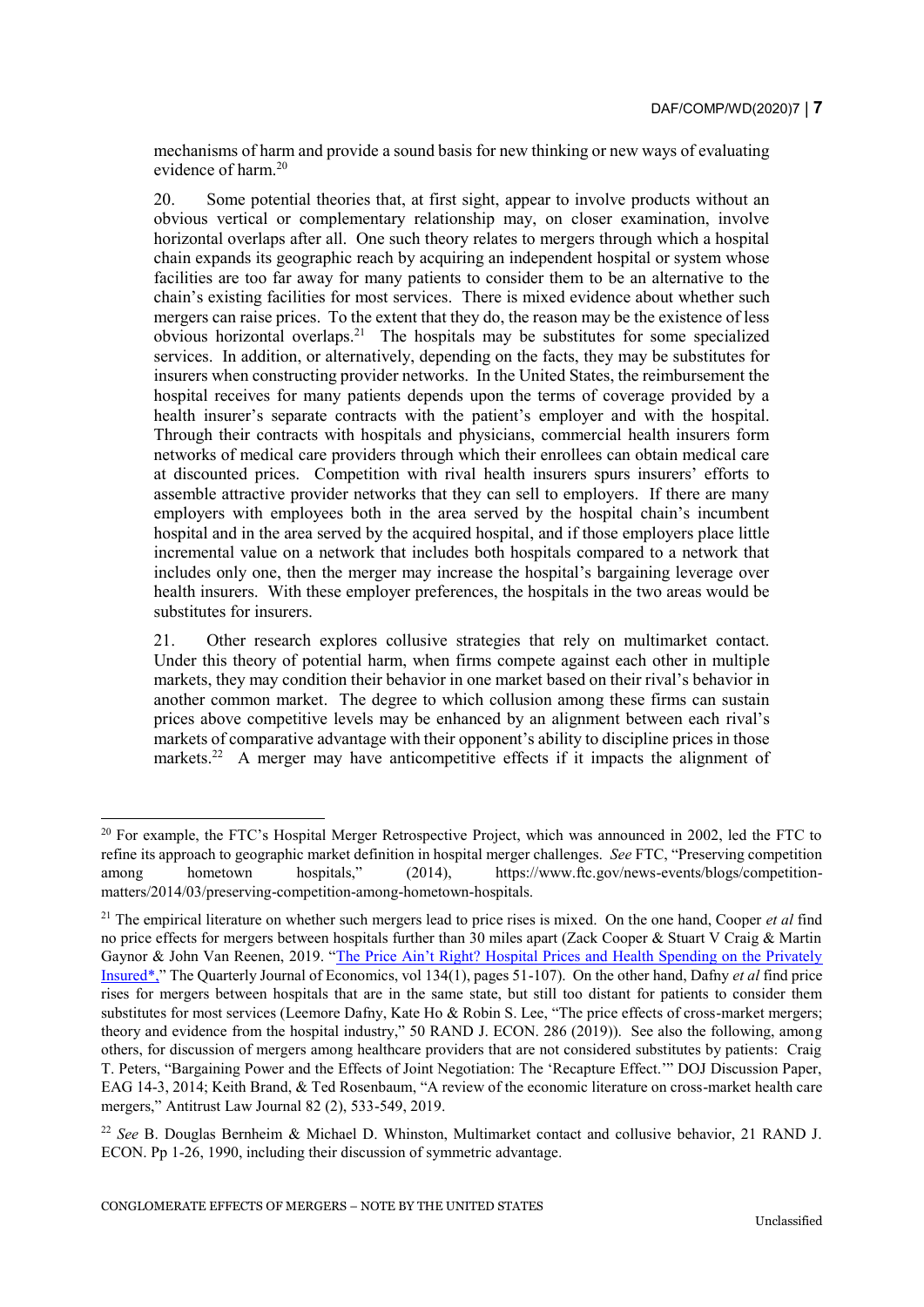#### **8** DAF/COMP/WD(2020)7

advantages and threats across markets in a way that can be shown to sustain a higher level of collusive pricing.<sup>23</sup>

## **5. Consideration of Firms' Presence in Multiple Markets in Recent Merger Reviews**

22. In several recent mergers, the Agencies analyzed whether the merging firms were particularly close competitors due to their similarly large scale and scope. In the cases discussed below, the Agencies considered whether a product-by-product or area-by-area analysis understated the horizontal competitive concerns caused by the merger. There were two general reasons supporting broader concerns. First, the parties' large size or presence in multiple markets gave the merging parties advantages in competing for a particular set of customers, and the merger would reduce competition for these customers.<sup>24</sup> Second, the Agencies had concerns stemming from the loss of competition between close innovation rivals. We have found that in dynamic sectors characterized by high R&D costs, firms with broad scale and scope may have unique incentives and capabilities to invest in innovation. For example, where a firm can exploit synergies across product lines or earn returns on research and development projects across multiple geographies, it may have greater incentives to make investments in such projects than firms with more limited operations.

23. Concerns regarding such changing incentives can create challenges with respect to remedy design. As shown in the matters described below, the Agencies have been careful to ensure that any structural remedy fully replaces competition lost by a merger, including any loss of innovation competition. In *Halliburton/Baker Hughes*, DOJ determined that the merger could not be remedied, despite the parties' offer of billions of dollars of divestitures to address concerns with respect to overlapping product lines. In *Bayer/Monsanto*, an effective remedy required divestiture of a broad set of assets, including R&D capabilities, in addition to overlapping products and pipelines. Likewise, in *Teva/Allergan*, the remedy required traditional divestitures along with provisions to prevent input foreclosure and the Commission considered, but ultimately dismissed any concern about innovation. These cases are summarized below.

### **5.1. Halliburton/Baker Hughes**

24. In April 2016, DOJ sued to block Halliburton, the largest oilfield services company in the United States, from acquiring its closest rival, Baker Hughes.<sup>25</sup> Along with Schlumberger, these companies were the "Big Three" in this business because they were, by a wide margin, the largest globally integrated oilfield services companies. The DOJ found that the Big Three were unique in many respects, and were often the only suppliers qualified to bid on difficult projects involving offshore or deep onshore wells where products must function in high temperatures and at high pressures. The DOJ delineated 23 relevant products and services where the proposed merger would result in markets

<sup>23</sup> *See* Compl. *U.S. et al v. US Airways Group, Inc. and AMR Corporation* (2013); the discussion of Advantage pricing articulates a coordinated effects theory of harm reliant on multimarket contact among legacy airlines.

<sup>24</sup> *See, e.g.*, *FTC v. Sysco Corp.*, 113 F. Supp.3d 1 (D.D.C. 2015) (merger reduced competition for broadline foodservice distribution for national customers who preferred to deal with a single supplier that could service all of their locations); *United States v. Anthem, Inc.,* 236 F. Supp. 3d 171 (D.D.C. 2017)*, aff'd,* 855 F.3d 345 (D.C. Cir. 2017) (merger reduced competition for the sale of medical health insurance to "national accounts" with 5,000 employees or more where the evidence "made it clear that the larger a customer becomes, it requires greater customization, sophistication, and network coverage, and its range of choices narrows").

<sup>25</sup> Compl. *U.S. v. Halliburton* (2016), https://www.justice.gov/atr/file/838661/download.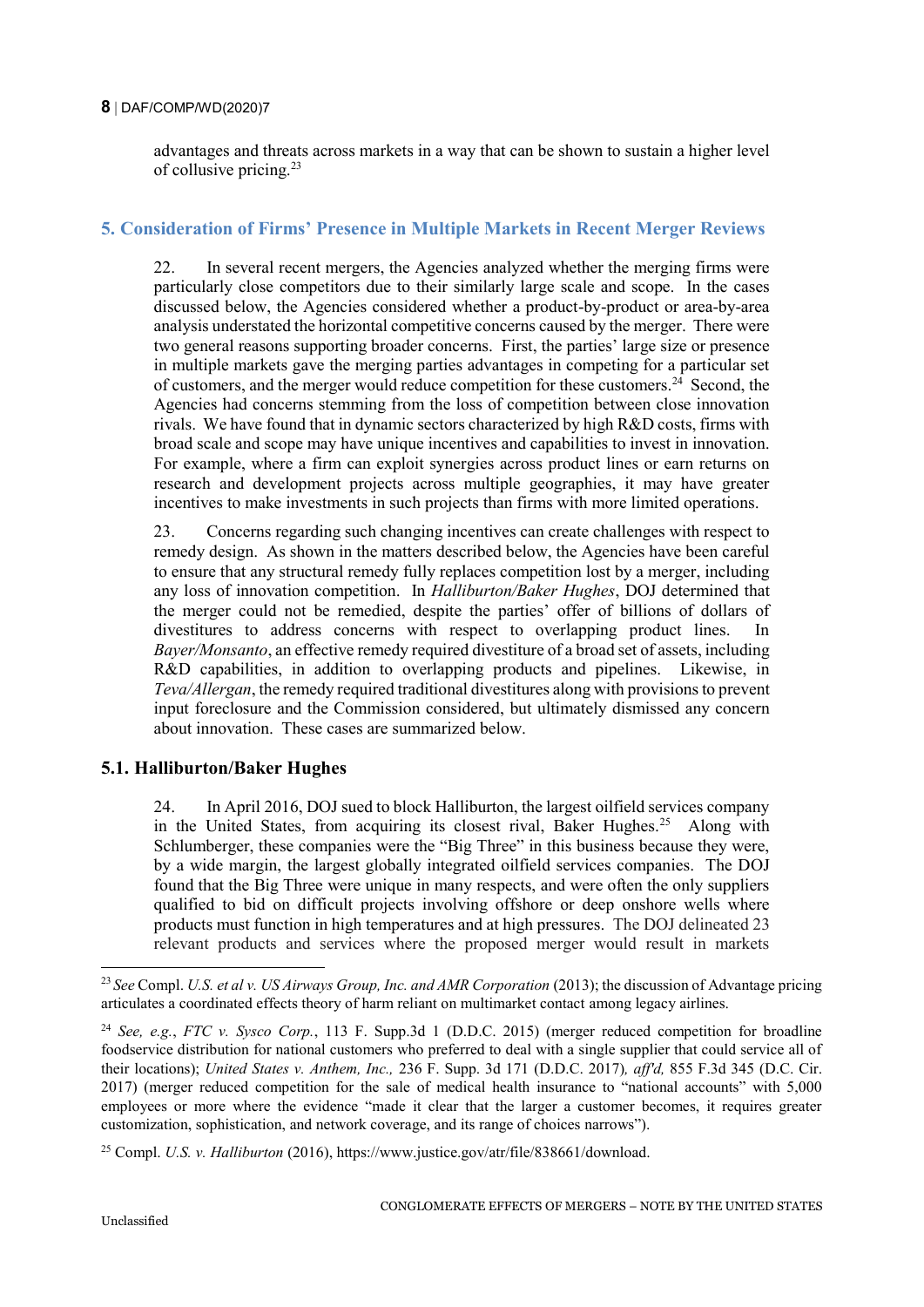dominated by the Big Three. It also alleged that "the elimination of competition between Halliburton and Baker Hughes would have more profound anticompetitive effects than market shares and HHI measures alone would indicate."<sup>26</sup>

25. Innovation competition played a key role in the analysis, as the Big Three were the undisputed technology leaders in the oilfield services business. They competed head-tohead in driving technological innovation and quality for the industry, in particular in complex tenders for large global clients. The Big Three demonstrated "persistent innovation leadership," supported by their global scale and scope, allowing them to capture higher returns from their investment in R&D, to exploit synergies across product lines, and to have access to more opportunities to gain experience with new technologies. Each invested hundreds of millions of dollars annually in research and development. For products where innovation was most important, there were few other competitors.

26. Although Halliburton proposed billions of dollars worth of divestitures to address every overlap market, the DOJ was not satisfied that the proposed remedy would fully replicate the capabilities and dynamic competitive position of Baker Hughes. Because the merged firm would generally retain the more valuable assets from either Halliburton or Baker Hughes while divesting the less significant assets, the divestiture buyer would be acquiring a "worst of breed" mix of technologies.<sup>27</sup> Even in the relevant markets where the proposed divesture was nominally global, the DOJ noted that the buyer might not continue operations at a global scale. The DOJ observed that in some countries, it is common for exploration and production companies to seek a single integrated provider for all oilfield services. If the buyer of the divestiture assets failed to qualify for such projects due to its limited scope, it would have less incentive to continue operations in those countries. Eventually, its position as a competitor for technologies with global applications would have eroded.

27. The DOJ determined that the remedy was inadequate and sued to block the merger. The parties ultimately abandoned their plans to merge.

#### **5.2. Bayer/Monsanto**

28. In May 2018, the Division cleared Bayer's proposed \$66 billion acquisition of Monsanto subject to a comprehensive divestiture of assets to a third party, BASF.<sup>28</sup>

29. Bayer and Monsanto were two of the largest agricultural companies in the world. The complaint alleged that the acquisition would have resulted in the loss of current and future competition in a number of areas, including genetically-modified seeds and traits in a number of important crops (cotton, soybean and canola), certain types of herbicides, and also weed-management systems (the combination of a non-selective herbicide with an herbicide-tolerant seed). In addition to harm to price competition, the DOJ's complaint alleged that the merger would harm innovation, particularly innovation in the "bundle" of traits and herbicides, recognizing the importance of complementarities across traits and herbicides.<sup>29</sup> Only two firms in addition to the merging companies would be able in the

<sup>26</sup> Id., paragraph 70.

<sup>27</sup> Id., paragraph 78.

<sup>28</sup> *See Compl. U.S. v. Bayer AG* (2019), https://www.justice.gov/opa/press-release/file/1066646/download.

<sup>29</sup> *U.S. v. Bayer AG*, Competitive Impact Statement, 22, https://www.justice.gov/atr/casedocument/file/1066681/download ("Bayer is motivated to pursue trait research in part because successful commercialization of a trait will generate additional returns through the sale of the associated herbicide, and vice versa").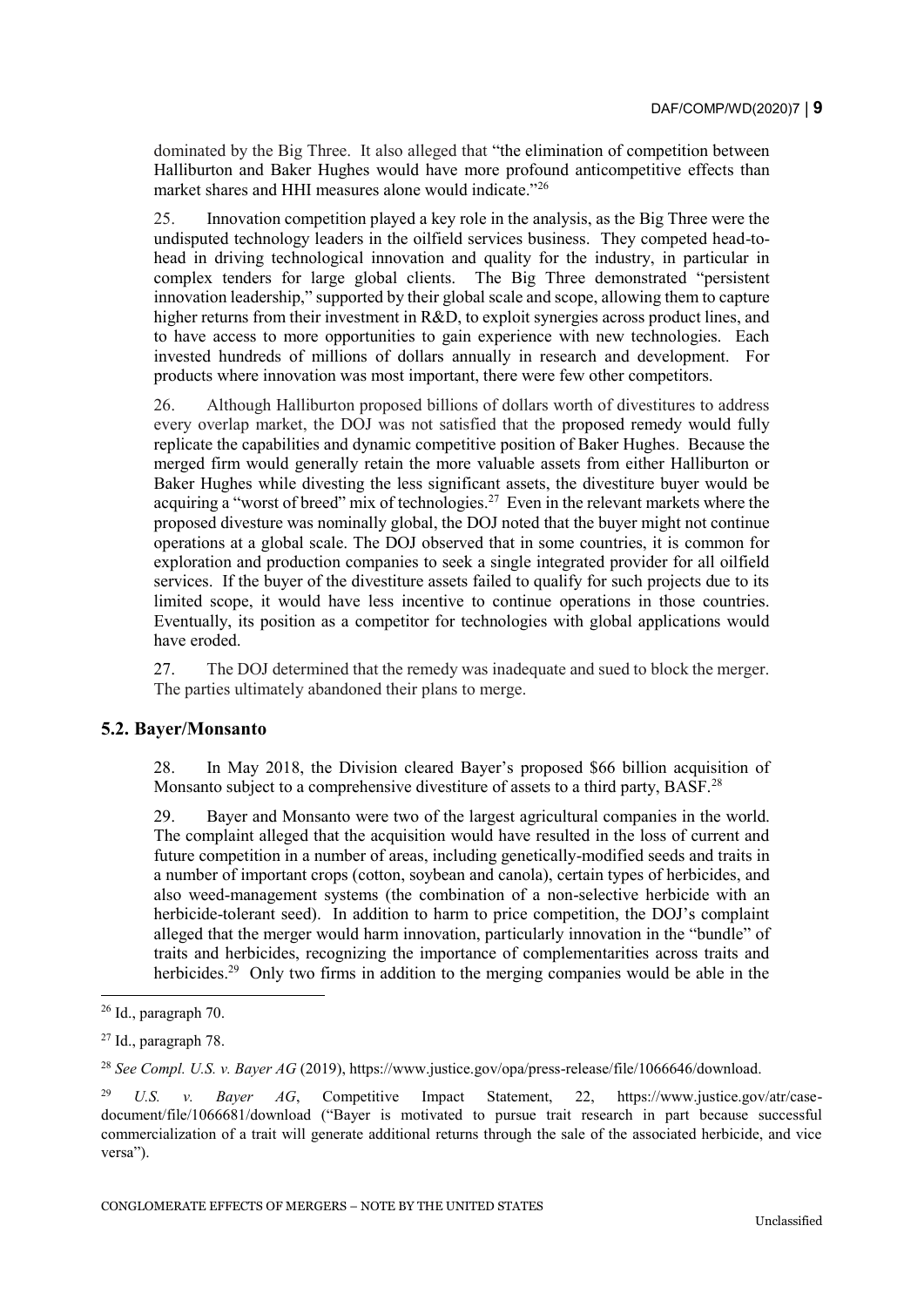future to offer integrated solutions to farmers (*e.g.,* combinations of seeds, traits and pesticides, coupled with digital farming technologies).

30. To resolve the competition concerns, DOJ required Bayer to divest businesses and assets worth approximately \$9 billion to BASF. The assets included Bayer businesses that currently competed with Monsanto, including Bayer's cotton, canola, soybean, and vegetable seed businesses, Bayer's herbicide business, as well as structural divestitures to remedy vertical concerns. The settlement also required the divestiture of certain intellectual property and research capabilities, including "pipeline" R&D projects. Finally, in order to fully prevent competitive harm from the merger, the settlement required the divestiture of additional complementary assets that were needed to ensure that BASF had the same innovation incentives, capabilities and scale that Bayer would have as an independent competitor including, most notably, Bayer's nascent "digital agriculture" business.

# **5.3. Teva/Allergan**

31. The FTC challenged Teva Pharmaceutical Industries Ltd.'s \$40.5 billion acquisition of Allergan's generic pharmaceutical business. Both companies engaged in the research, development, manufacture and sale of a wide range of generic formulations for the treatment of hundreds of diseases and conditions. In addition, Teva supplied Allergan and others with active pharmaceutical ingredients (APIs) that were necessary to the production of generic pharmaceuticals. According to the FTC, the merger would have eliminated direct or potential competition between Teva and Allergan for 79 products, and required the divestiture of assets related to each product to a total of eleven divestiture buyers. The FTC also required Teva to offer long-term supply agreements for 8 active ingredients that were necessary inputs for 15 generic drugs over concerns about potential input foreclosure.

32. The Commission also evaluated whether the merger would have anticompetitive effects beyond those occurring in individual product markets. At the time, Teva was the largest generic pharmaceutical company in the United States, with 13 percent of sales, and Allergan was the third largest, with a 9 percent share. Overall, the Commission found that the U.S. market for generic pharmaceuticals was relatively unconcentrated, with over two hundred suppliers and the top five firms holding less than half of overall generic sales. Nonetheless, given the importance of competition to driving low cost, high quality, and innovative generic treatments, the Commission closely considered the potential impact of the merger not only on a product-specific basis, but also whether Teva's broad portfolio of products post-merger could have other adverse effects, notwithstanding the extensive divestitures and other remedial obligations required by the Commission's order.

33. The FTC examined whether the merger would likely decrease challenges to the patents held by brand-name pharmaceutical companies and bring new generic drugs to market.<sup>30</sup> Under U.S. law, a major incentive for a generic firm to file a patent challenge is the 180-day exclusivity period awarded to the first generic drug that the Food and Drug Administration approves in a market. Based on a review of patent challenges filed during the prior year, the Commission found no evidence that there would be insufficient firms

j

<sup>&</sup>lt;sup>30</sup> The regulatory framework governing generic pharmaceuticals, the Hatch-Waxman Act, provides specific procedures for identifying and resolving patent disputes related to new generic drugs. Under the Hatch-Waxman Act, a company seeking to introduce a new generic drug may file what is commonly known as a "Paragraph IV challenge" to a brand-name pharmaceutical product's patent. This filing triggers a process, including potential litigation, to resolve patent issues surrounding the proposed generic product's entry into the marketplace.